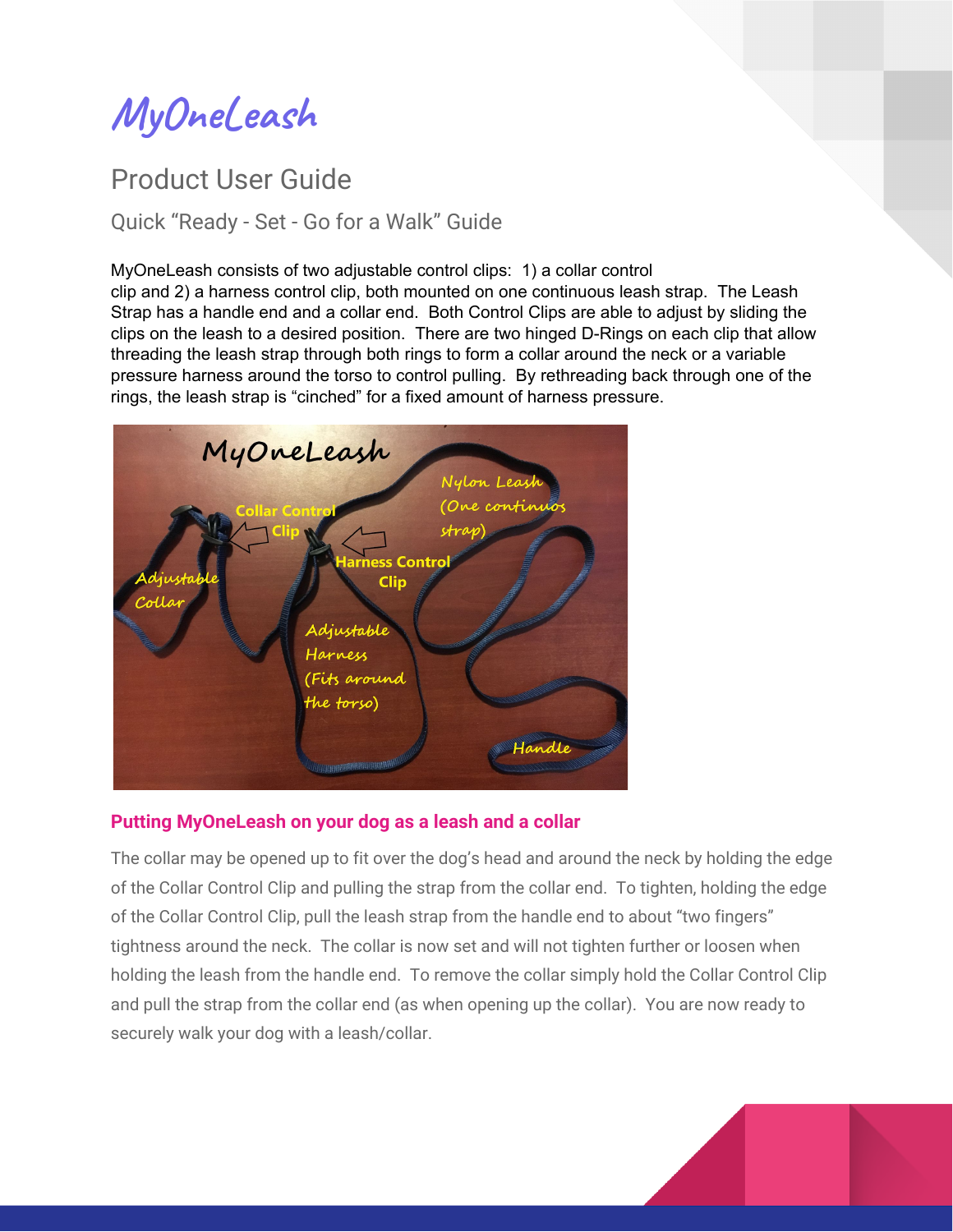

#### **Add a harness with back control lead**

If your dog pulls on the leash, you have the option with MyOneLeash to add a harness to the leash and collar. To do so simply position the adjustable Harness Control Clip on the leash to a point on the back of the dog just behind the dog's front legs. (Note there is a movable slide on the strap between the Harness Control Clip and the Collar Control clip to serve as a marker for the position of the Harness Control Clip and to lock the Harness Control Clip from moving towards the Collar, ensuring slack no pull on the collar/neck) Then wrap the leash strap from the handle end around the torso of the dog and thread the handle through both the D-Rings on the Harness Control Clip and pull snug, keeping the strap even with no twists. The leash now can be used to walk the dog with slight pressure being applied in response to any pulling (the degree of pulling controls the amount of pressure being applied). Most dogs immediately respond to the torso pressure by no longer pulling. Note that in any case this torso pressure is far better than having pressure being applied to the neck by a collar or a choke collar which not only encourages the natural instinct to pull but can injure the dog's neck.

#### **Add a harness with chest control lead**